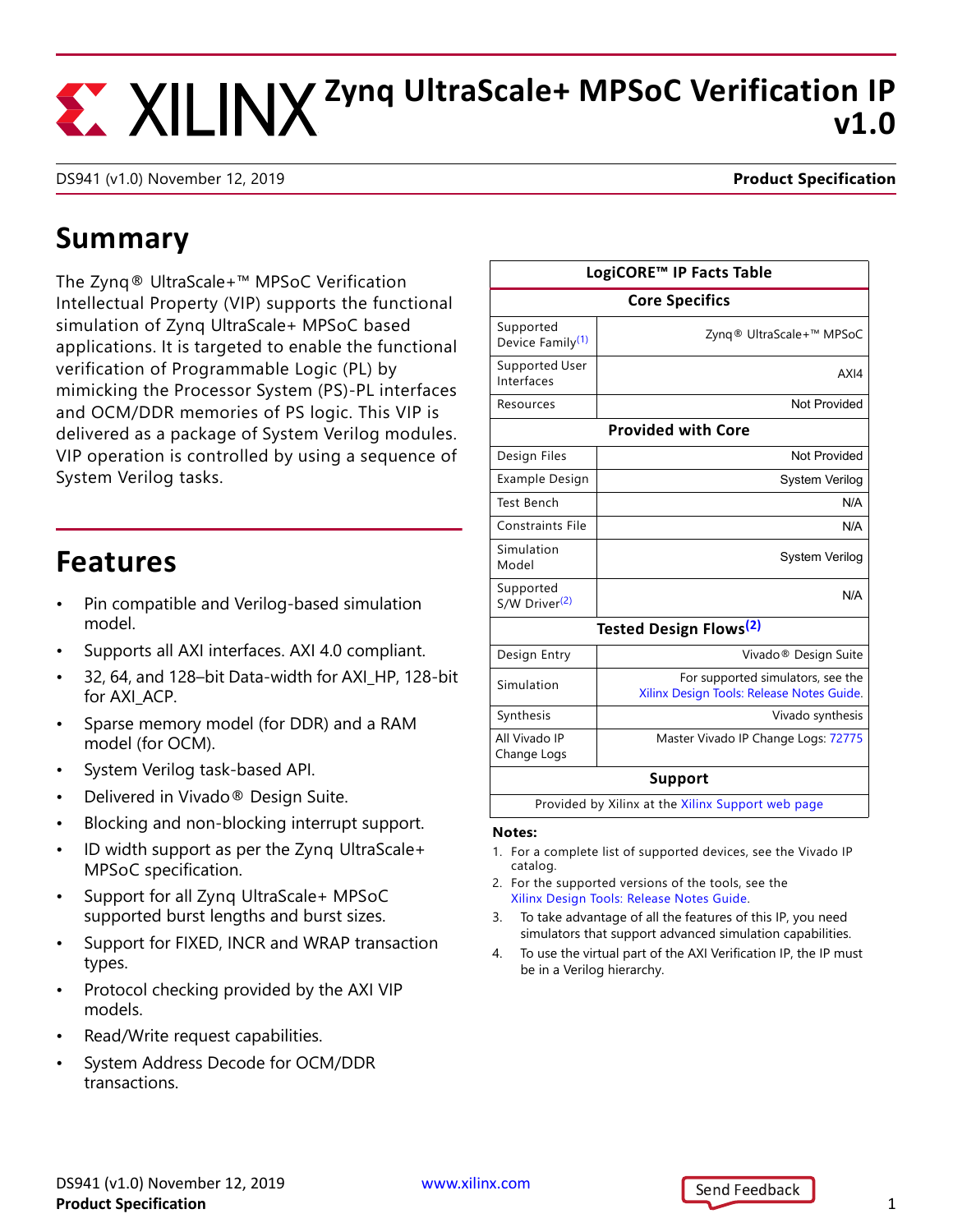# **EX XILINX**

## **Additional Features**

- System Address Decode for Register Map Read transactions (only default value of the registers can be read).
- Configurable latency for Read/Write responses.
- First-level arbitration scheme based on the priority indicated by the AXI QoS signals.
- Datapath connectivity between any AXI master in PL and the PS memories and register map.
- Parameters to enable and configure AXI Master and Slave ports.
- APIs to set the traffic profile and latencies for different AXI Master and Slave ports.
- Support for FPGA logic clock generation and Soft Reset Control for the PL.
- API support to pre-load the memories, read/wait for the interrupts from PL, and checks for certain data pattern to be updated at certain memory location.
- All unused interface signals that output to the PL are tied to a valid value.
- Semantic checks on all other unused interface signals.

An example design that demonstrates the usage of this VIP is available for reference.

## **Limitations**

The following features are not supported by Zynq UltraScale+ MPSoC VIP:

- Exclusive Access transfers are not supported on any of the slave ports.
- Read/Write data interleaving is not supported.
- Write access to the Register Map is not supported.
- Support for in-order transactions only.
- Simulation of AXI ACE port is not supported.
- Post-synthesis simulation is not supported.

## **Applications**

The Zynq UltraScale+ MPSoC VIP is used to provide a simulation environment for the Zynq UltraScale+ MPSoC PS logic, typically replacing the processing\_system8 block in a design. The Zynq UltraScale+ MPSoC VIP models the following:

- Transactions originating from PS masters through the AXI VIP master API calls.
- Transactions terminating through the PS slaves to models of the OCM and DDR memories.
- Interconnect models, reset, and clocking support.
- Input interrupts to the PS from PL.
- PS register map.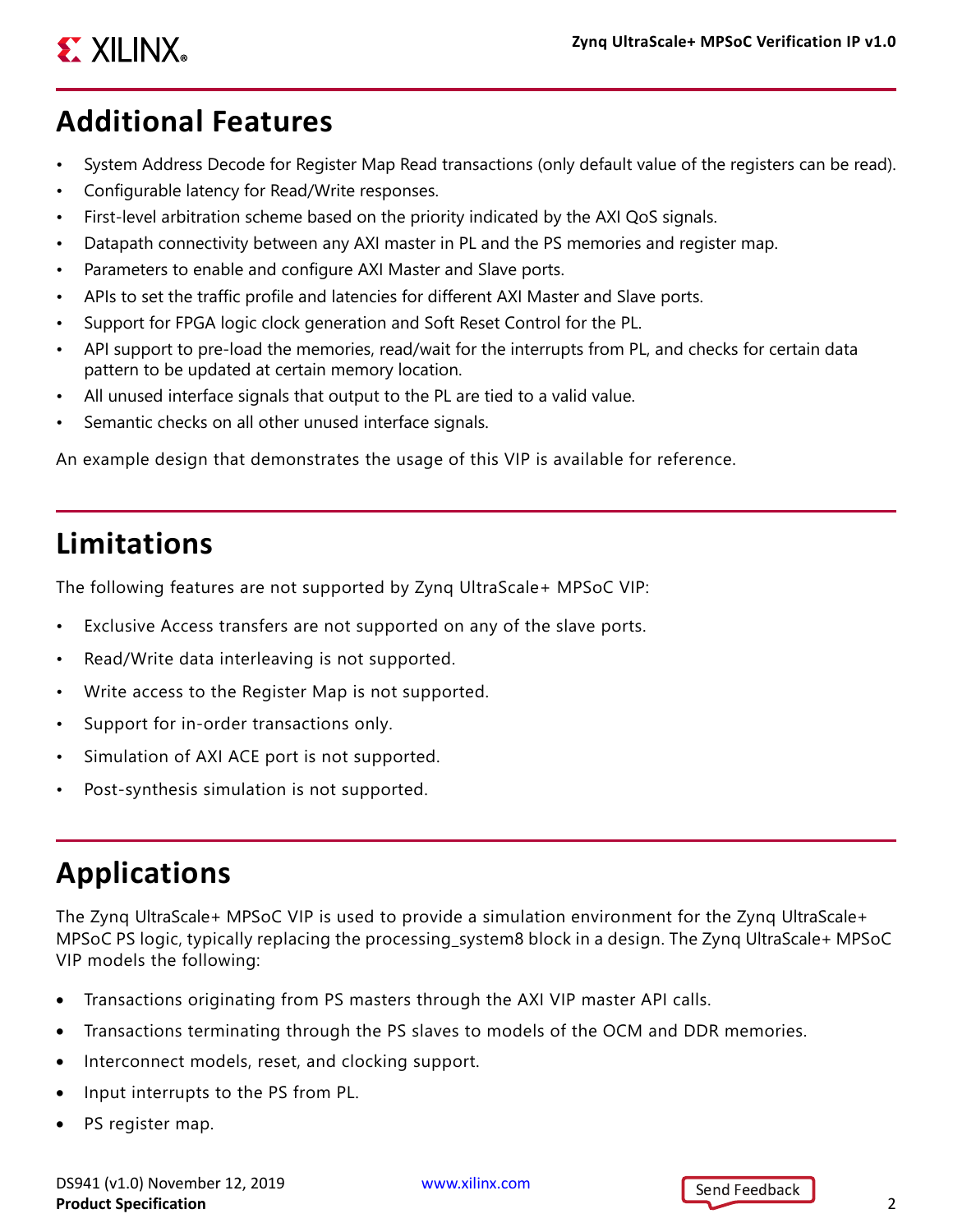

### **Functional Description**

<span id="page-2-0"></span>Zynq UltraScale+ MPSoC VIP consists of four main layers. [Figure 1](#page-2-0) shows the Zynq UltraScale+ MPSoC VIP architecture.



*Figure 1:* **Zynq UltraScale+ MPSoC VIP Architecture**

#### **• Configuration**

Configuration is implemented using System Verilog parameters and is used to configure the Zynq UltraScale+ MPSoC VIP. Some configuration must be implemented using configuration APIs.

**• Task and Function APIs**

System Verilog tasks and functions that help to set:

- Datapath between processing system (PS) and programmable logic (PL) in memory mapped interfaces.
- Control path between PS and PL in register interface.
- Configure the traffic profiles for each ports.
- **VIP Logic**

VIP logic has the PS-PL interface with supporting functionality that contains the AXI interfaces, sparse memory implementation, and the interconnect (arbiter) model as shown in [Figure 2](#page-3-0).

**• Signal Interface**

The signal interface includes the typical System Verilog input and output ports and associated signals.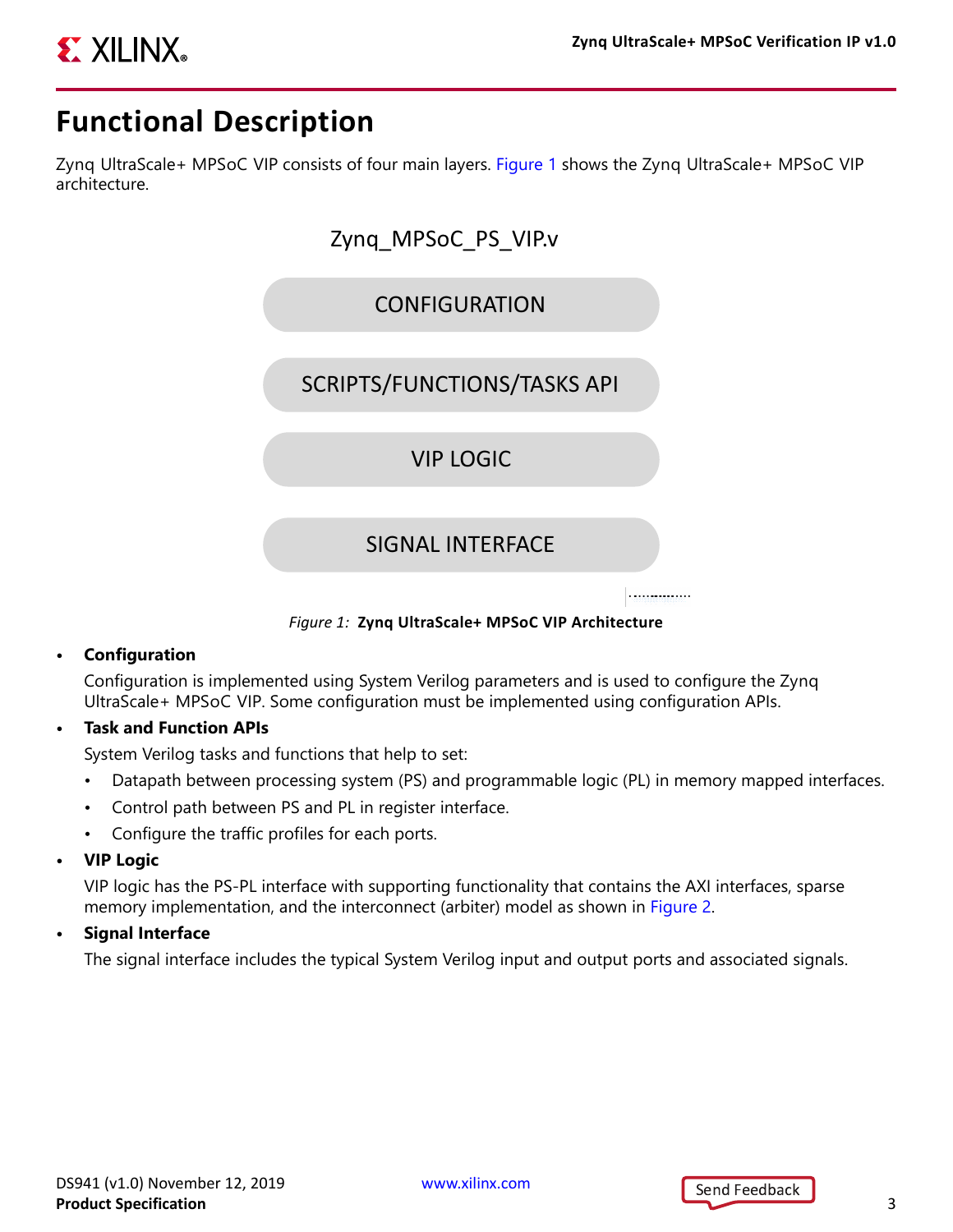## **EXILINX**

Figure 2 shows the detailed architecture for the VIP logic.

<span id="page-3-0"></span>

*Figure 2:* **Architecture Details**

<span id="page-3-1"></span>[Figure 3](#page-3-1) shows the Zynq UltraScale+ MPSoC VIP test bench.



*Figure 3:* **Zynq UltraScale+ MPSoC VIP test bench**

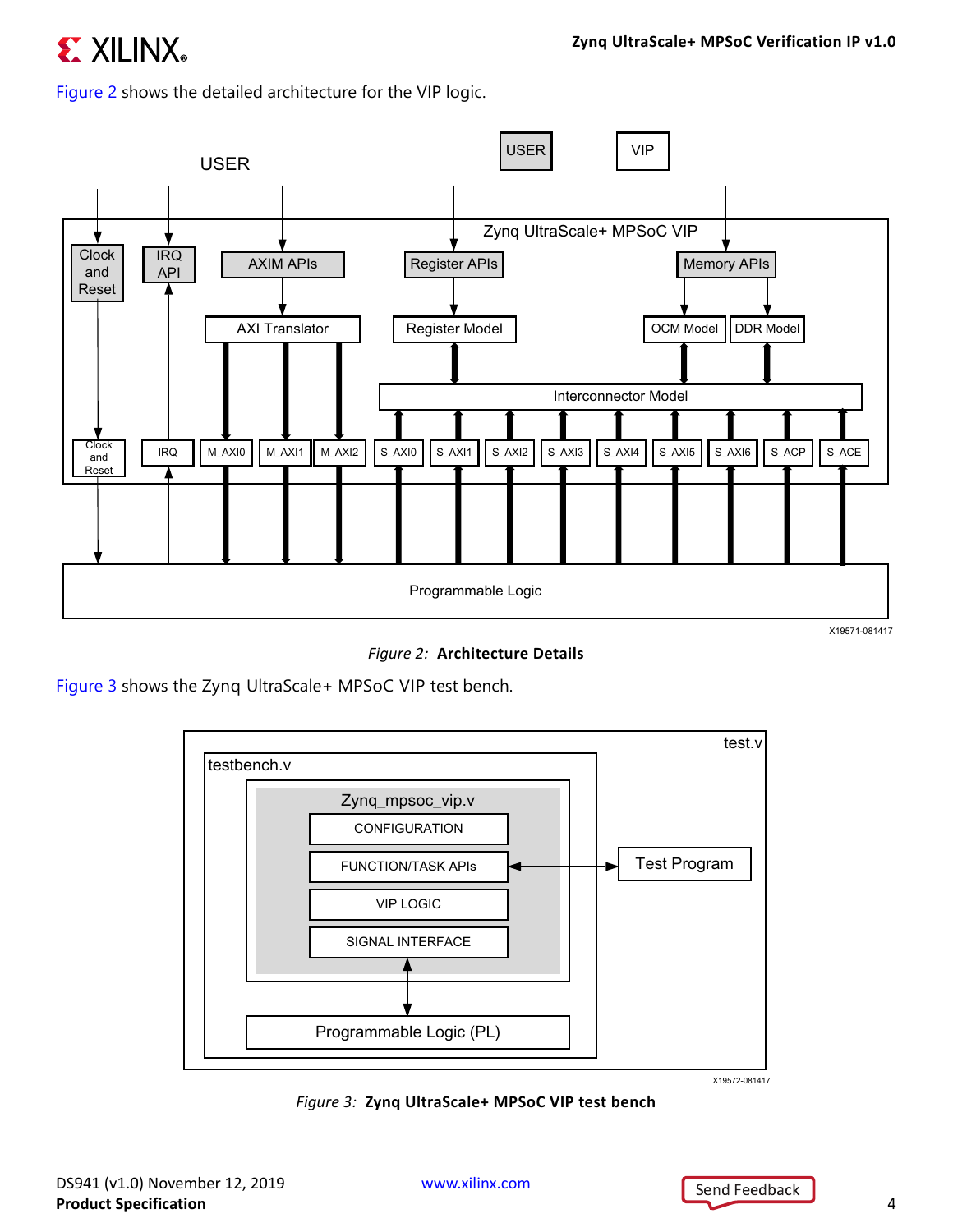

### **Using Zynq UltraScale+ MPSoC Verification IP**

This section details the configuration parameters and the APIs necessary for using the Zynq UltraScale+ MPSoC VIP. It also explains how to run the sample System Verilog tests.

The interface models in the Zynq UltraScale+ MPSoC VIP are based on the AXI VIP LogiCORE™ IP module, which is provided at no additional cost with the Xilinx Vivado Design Suite under the terms of the [Xilinx End User](https://www.xilinx.com/cgi-bin/docs/rdoc?d=end-user-license-agreement.txt) [License](https://www.xilinx.com/cgi-bin/docs/rdoc?d=end-user-license-agreement.txt).

### **Application Programming Interfaces**

The application programming interfaces (APIs) specified in [Table 1](#page-4-0) can be used to configure the VIP and develop a test program. The order of inputs and outputs for a given API must be configured with inputs followed by outputs in the same order. The following APIs can be used only after releasing RESET to the VIP.

#### <span id="page-4-0"></span>*Table 1:* **Zynq UltraScale+ VIP APIs**

| <b>APIS</b>                                                                                                                                                         | <b>Inputs</b>                                                                                                                                                                                            | <b>Outputs</b> |
|---------------------------------------------------------------------------------------------------------------------------------------------------------------------|----------------------------------------------------------------------------------------------------------------------------------------------------------------------------------------------------------|----------------|
| set_debug_level_info<br>When set to value '1', debug level info for Zyng UltraScale+<br>MPSoC VIP is reported, else no info is reported. The default<br>value is 1. | LEVEL: A bit input for the info<br>level.                                                                                                                                                                | None           |
| set_verbosity<br>When set to default value '32'd400', debug level info from Xil<br>VIP is reported, else no info is reported.                                       | <b>VERBOSITY:</b><br>32'd0: None<br>32'd400: Full                                                                                                                                                        |                |
| set_arqos<br>Set the ARQOS value to be used by slave ports for first level<br>arbitration scheme.                                                                   | Name: S_AXI_HPC0_FPD,<br>S_AXI_HPC1_FPD, S_<br>AXI_HPO_FPD,<br>S_AXI_HP1_FPD, S_<br>AXI HP2 FPD, S<br>AXI HP3 FPD, S<br>AXI_HPM0_LPD, S_AXI_ACP,<br><b>S AXI ACE or ALL</b><br>[3:0] val: ARQoS value.   | None           |
| set awgos<br>Set the AWQOS value to be used by slave ports for first level<br>arbitration scheme.                                                                   | Name: S_ AXI_HPC0_FPD,<br>S_AXI_HPC1_FPD, S_<br>AXI_HPO_FPD,<br>S AXI HP1 FPD, S<br>AXI_HP2_FPD, S_<br>AXI_HP3_FPD, S_<br>AXI_HPM0_LPD, S_AXI_ACP,<br><b>S_AXI_ACE or ALL</b><br>[3:0] val: AWQoS value. | None           |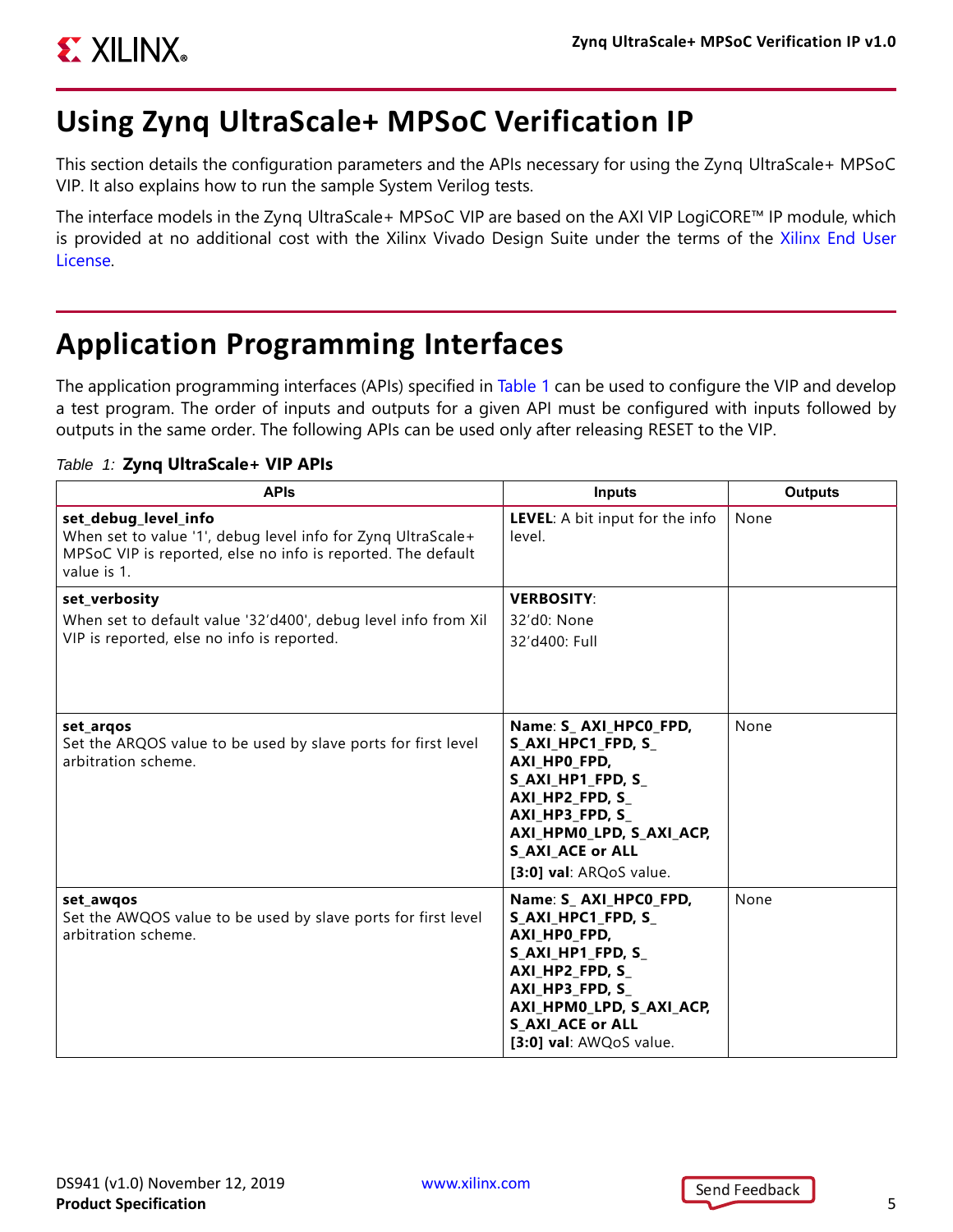

| <b>APIS</b>                                                                                                                                                                                                                                                                                                                                                                       | <b>Inputs</b>                                                                                                                                                                                                                                                     | <b>Outputs</b>                                                |  |
|-----------------------------------------------------------------------------------------------------------------------------------------------------------------------------------------------------------------------------------------------------------------------------------------------------------------------------------------------------------------------------------|-------------------------------------------------------------------------------------------------------------------------------------------------------------------------------------------------------------------------------------------------------------------|---------------------------------------------------------------|--|
| fpga_soft_reset<br>Issue/Generate soft reset for PL.                                                                                                                                                                                                                                                                                                                              | [3:0] reset_ctrl : 4-bit input<br>indicating the reset o/p to be<br>asserted for PL.<br>(Details same as<br>FPGA_RST_CTRL register<br>defined in PS)                                                                                                              | None                                                          |  |
| por_srstb_reset<br>Soft reset for VIP. It is a mandatory reset. See por_srstb_reset<br>API for more information.                                                                                                                                                                                                                                                                  | por_reset_ctrl: 1-bit input<br>reset to VIP.                                                                                                                                                                                                                      | None                                                          |  |
| pre_load_mem_from_file<br>Preload DDR/OCM with data from a file. Based on the address<br>specified, the data is loaded in DDR/OCM.<br>DDR: Address must be 32-bit aligned.<br>OCM: Address must be 32-bit aligned.                                                                                                                                                                | [2047:0] file_name: File name<br>(max. 256 characters)<br>[31:0] start_addr: Start<br>Address from where<br>DDR/OCM should be<br>initialized with data from the<br>file.<br><b>Num lines: Number of lines</b><br>(each row should match 32<br>bits)               | None                                                          |  |
| pre_load_mem<br>Preload DDR/OCM with random_data/all_zeros/all_ones. Based<br>on the address specified, the data is loaded in DDR/OCM.<br>DDR: Address must be 32-bit aligned.<br>OCM: Address must be 32-bit aligned.                                                                                                                                                            | [1:0] data_type: Random,<br>zeros or ones.<br>00 - Random<br>01- Zeros, 10 - Ones, 11 -<br>Random<br>[31:0] start_addr: Start<br>Address from where DDR<br>should be initialized with data<br>from the file.<br>no_of_bytes: Number of data<br>bytes to be loaded | None                                                          |  |
| read_interrupt<br>Use this API to poll the interrupt status at any given time. This<br>is a non-blocking task to poll the interrupt status and returns<br>immediately with current state of up to four interrupt lines.                                                                                                                                                           | None                                                                                                                                                                                                                                                              | $[15:0]$ irq_status:<br>Interrupts generated<br>by PL.        |  |
| wait_interrupt<br>Use this API to wait for any of the interrupt to occur. This is a<br>blocking task to wait for an interrupt to occur and returns<br>immediately with any of the four interrupt lines asserts.                                                                                                                                                                   | [3:0] irq: Interrupt line<br>number                                                                                                                                                                                                                               | $[15:0]$ irq_status:<br>Interrupts generated<br>by PL.        |  |
| wait_mem_update<br>Use this API to poll for a specific location. This is a blocking task<br>to poll for a write to a specific location. Data written can either<br>match a specific value or a new value. If the value does not<br>match the expected data pattern, then a fatal error is issued and<br>the simulation halts. Only one instance of this API is used at a<br>time. | [31:0] addr: 32-bit address<br>(DDR/OCM)<br>[31:0] data_i: expected data<br>pattern                                                                                                                                                                               | [31:0] data_o: data<br>value that is updated<br>in the memory |  |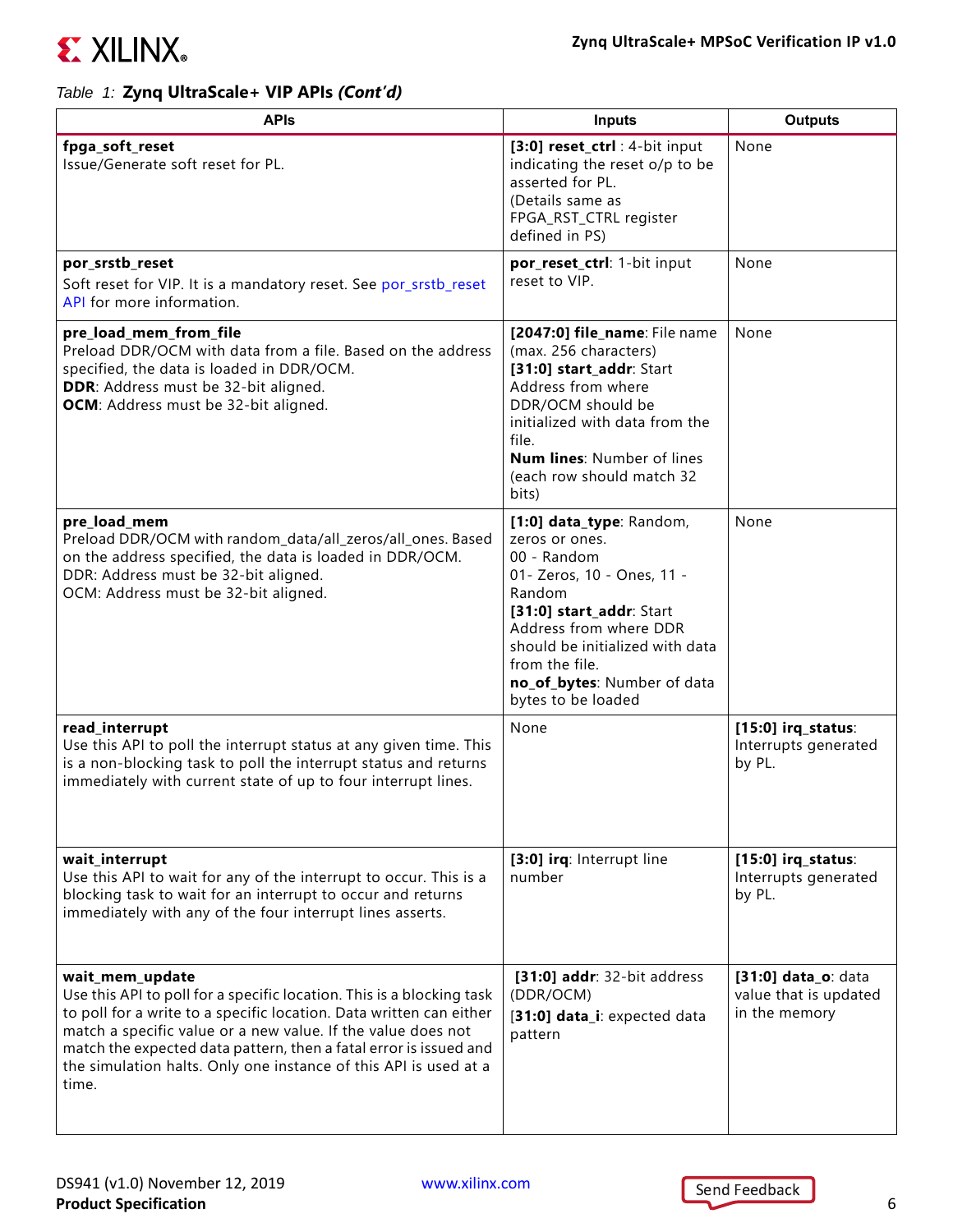

| <b>APIs</b>                                                                                                                                                                                                                                                                                                                                                | <b>Inputs</b>                                                                                                                                                      | <b>Outputs</b>                                                                                                                                                                                                                                                                                            |
|------------------------------------------------------------------------------------------------------------------------------------------------------------------------------------------------------------------------------------------------------------------------------------------------------------------------------------------------------------|--------------------------------------------------------------------------------------------------------------------------------------------------------------------|-----------------------------------------------------------------------------------------------------------------------------------------------------------------------------------------------------------------------------------------------------------------------------------------------------------|
| write_from_file<br>Initiate an AXI write transaction on the master port. The write<br>data is used from the file. Burst type used is INCR. This is a<br>blocking task and returns only after the completion of AXI<br><b>WRITE</b> transaction.<br>Address must be 32-bit aligned.                                                                         | [1023:0] file_name : File<br>name that stores the write<br>data.<br>[31:0] addr: Write address<br>Num lines: Number of lines<br>(each row should match 32<br>bits) | <b>RESPONSE: The slave</b><br>write response from<br>the following:<br>[OKAY, EXOKAY,<br>SLVERR, DECERR]                                                                                                                                                                                                  |
| read_to_file<br>Initiate an AXI read transaction on the master port. The read<br>data is written to the file. INCR is used as Burst type. This is a<br>blocking task and returns only after the completion of AXI READ<br>transaction.<br>Address has to be 32-bit aligned.                                                                                | [1023:0] file_name : File<br>name that stores the read<br>data.<br>[31:0] addr: Read address<br>Num lines: Number of lines<br>(each row should match 32<br>bits)   | <b>RESPONSE: The slave</b><br>write response from<br>the following:<br>[OKAY, EXOKAY,<br>SLVERR, DECERR]                                                                                                                                                                                                  |
| write_data<br>Initiate an AXI write transaction on the master port. This task<br>should be used when the transfer size is less or equal to 128<br>bytes and the write data is provided as an argument to the task<br>call. Burst type used is INCR. This will be a blocking task and will<br>return only after the complete AXI WRITE transaction is done. | [31:0] addr: Write address<br>(aligned address)<br>[7:0] wr_size: Number of data<br>bytes to be written<br>[1023:0] wr_data: write data<br>(max. 128 bytes).       | <b>RESPONSE: The slave</b><br>write response from<br>the following:<br>[OKAY, EXOKAY,<br>SLVERR, DECERR]<br>To use the write_data<br>API, the address<br>should be aligned. For<br>an address that is not<br>aligned, use the<br>write_burst_strb API.                                                    |
| read_data<br>Initiate an AXI read transaction on the master port. This task<br>should be used when the transfer size is less or equal to 128<br>bytes and the read data is returned as an output to the task call.<br>Burst type used is INCR. This will be a blocking task and will<br>return only after the complete AXI READ transaction is done.       | [31:0] addr: Read address<br>(aligned address)<br>[7:0] rd_size: Number of data<br>bytes to be read                                                                | <b>DATA: Valid data</b><br>transferred by the<br>Slave<br><b>RESPONSE: The slave</b><br>write response from<br>the following:<br>[OKAY, EXOKAY,<br>SLVERR, DECERR]<br>To use the read_data<br>API, the address<br>should be aligned. For<br>an address that is not<br>aligned, use the<br>read_burst API. |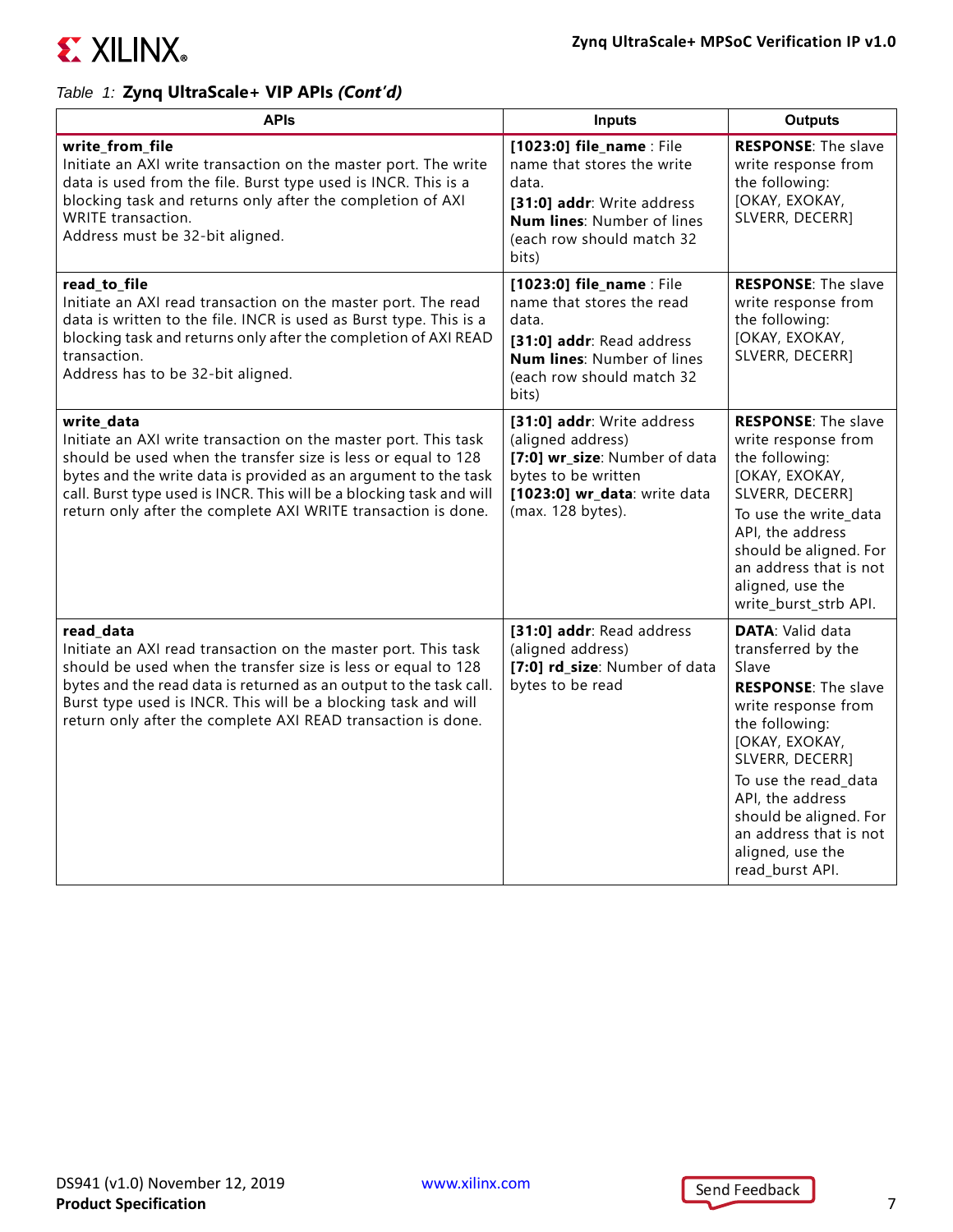

| <b>APIs</b>                                                                                                                                                                                                                                                            | <b>Inputs</b>                                                                                                                                                                                                                                                                                                                                                                                                                       | <b>Outputs</b>                                                                                           |
|------------------------------------------------------------------------------------------------------------------------------------------------------------------------------------------------------------------------------------------------------------------------|-------------------------------------------------------------------------------------------------------------------------------------------------------------------------------------------------------------------------------------------------------------------------------------------------------------------------------------------------------------------------------------------------------------------------------------|----------------------------------------------------------------------------------------------------------|
| write_burst<br>Initiate a single AXI write burst transaction on the master port.<br>This calls the AXI VIP API. This task returns when the complete<br>write transaction is complete.                                                                                  | <b>ADDR: Write Address (aligned</b><br>address)<br>LEN: Burst Length<br><b>SIZE: Burst Size</b><br><b>BURST: Burst Type</b><br>LOCK: Lock Type<br><b>CACHE:</b> Cache Type<br><b>PROT: Protection Type</b><br><b>DATA: Data to send</b><br><b>DATASIZE:</b> The size in bytes of<br>the valid data contained in the<br>input data vector (maximum -<br>256 bytes)                                                                   | <b>RESPONSE: The slave</b><br>write response from<br>the following:<br>[OKAY, EXOKAY,<br>SLVERR, DECERR] |
| write_burst_concurrent<br>Initiate a single AXI write burst transaction on the master port.<br>This is hook to call the AXI VIP API. This task performs write<br>phase and address phases concurrently and returns when the<br>complete write transaction is complete. | <b>ADDR: Write Address (aligned</b><br>address)<br>LEN: Burst Length<br><b>SIZE: Burst Size</b><br><b>BURST: Burst Type</b><br>LOCK: Lock Type<br><b>CACHE:</b> Cache Type<br><b>PROT: Protection Type</b><br><b>DATA: Data to send</b><br><b>DATASIZE:</b> The size in bytes of<br>the valid data contained in the<br>input data vector (maximum -<br>256 bytes).                                                                  | <b>RESPONSE: The slave</b><br>write response from<br>the following:<br>[OKAY, EXOKAY,<br>SLVERR, DECERR] |
| write_burst_strb<br>Initiate a single AXI write burst transaction on the master port<br>with strobe control. This is hook to call the AXI VIP API. This task<br>returns when the complete write transaction is complete.                                               | <b>ADDR: Write Address</b><br>LEN: Burst Length<br><b>SIZE: Burst Size</b><br><b>BURST: Burst Type</b><br>LOCK: Lock Type<br><b>CACHE:</b> Cache Type<br><b>PROT: Protection Type</b><br><b>DATA: Data to send</b><br><b>STRB_EN:</b> 1 to enable 0 to<br>disable<br><b>STRB:</b> Strobe of Data to Send<br><b>DATASIZE:</b> The size in bytes of<br>the valid data contained in the<br>input data vector (maximum -<br>256 bytes). | <b>RESPONSE: The slave</b><br>write response from<br>the following:<br>[OKAY, EXOKAY,<br>SLVERR, DECERR] |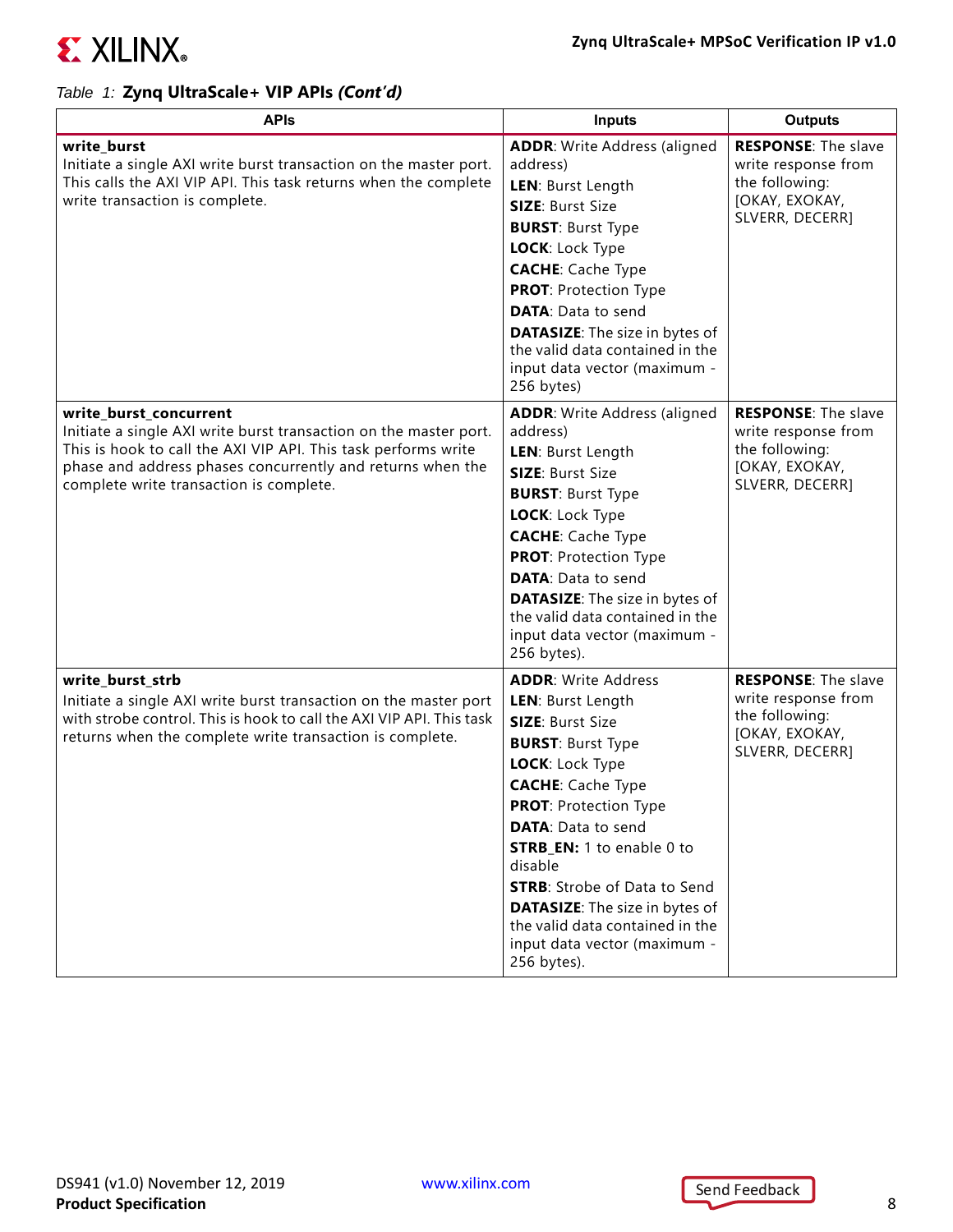

| <b>APIs</b>                                                                                                                                                                                                                                                                                                                                                                                                                                                                                                      | <b>Inputs</b>                                                                                                                                                                                                                                                                                                                                   | <b>Outputs</b>                                                                                                                                                                                      |
|------------------------------------------------------------------------------------------------------------------------------------------------------------------------------------------------------------------------------------------------------------------------------------------------------------------------------------------------------------------------------------------------------------------------------------------------------------------------------------------------------------------|-------------------------------------------------------------------------------------------------------------------------------------------------------------------------------------------------------------------------------------------------------------------------------------------------------------------------------------------------|-----------------------------------------------------------------------------------------------------------------------------------------------------------------------------------------------------|
| read_burst<br>Initiate a single AXI Read burst transaction on the master port.<br>This is hook to call the AXI VIP API. This task returns when the<br>complete read Transaction is complete.                                                                                                                                                                                                                                                                                                                     | <b>ADDR: Read Address (aligned</b><br>address)<br>LEN: Burst Length<br><b>SIZE: Burst Size</b><br><b>BURST: Burst Type</b><br>LOCK: Lock Type<br><b>CACHE:</b> Cache Type<br><b>PROT: Protection Type</b>                                                                                                                                       | <b>DATA: Valid data</b><br>transferred by the<br>slave<br><b>RESPONSE:</b> This is a<br>vector that is created<br>by concatenating all<br>slave read responses<br>together (maximum -<br>256 bytes) |
| read_register_map<br>Read a chunk of registers. 32 registers can be read at a time<br>using this API.                                                                                                                                                                                                                                                                                                                                                                                                            | [31:0] addr: Starting Register<br>address<br>size: Number of registers to be<br>read.                                                                                                                                                                                                                                                           | <b>DATA: Valid register</b><br>read data                                                                                                                                                            |
| read_register<br>Read Register.                                                                                                                                                                                                                                                                                                                                                                                                                                                                                  | [31:0] addr: Register address                                                                                                                                                                                                                                                                                                                   | <b>DATA: Valid register</b><br>read data                                                                                                                                                            |
| set_slave_profile<br>Set the Slave Profile for each slave port. The latency to be used<br>on all slave ports is set using this API.                                                                                                                                                                                                                                                                                                                                                                              | Name: S_AXI_HPC0_FPD,<br>S_AXI_HPC1_FPD, S_<br>AXI_HPO_FPD,<br>S_AXI_HP1_FPD, S_<br>AXI_HP2_FPD, S_<br>AXI_HP3_FPD, S_<br>AXI_HPM0_LPD, S_AXI_ACP,<br><b>S_AXI_ACE or ALL</b><br>[1:0] latency $(1)(2)$ : latency type<br>00: Best case<br>01: Average case<br>10: Worst case<br>11: Random                                                     | None                                                                                                                                                                                                |
| wait_reg_update<br>Use this API to wait for a particular register in PL to be updated<br>with a specific pattern. Zyng UltraScale+ PS VIP will issue a<br>continuous AXI Read command with the specified address until<br>the read data matches the expected data pattern. User decides<br>the time interval between the reads. This will be a blocking task<br>and will return only when the read data matches the expected<br>data pattern or timeout.<br>Use only one API instance per master port at a time. | [31:0] addr: Register address<br>[31:0] data_i: expected data<br>pattern.<br>[31:0] mask_i: Mask indicating<br>the bits that are masked (1-<br>indicates bit is masked from<br>read/write).<br>time_interval: number of<br>clock cycles to wait in between<br>reads.<br>time_out: number of clock<br>cycles to wait for the register<br>update. | [31:0] data_o: data<br>value that is updated<br>in the register.                                                                                                                                    |
| peek_mem_to_file()<br>Back door read to file from the DDR/OCM memory.<br>Based on the address specified, the data is read from<br>DDR/OCM.<br>The read data is written to a file.<br>o DDR: Address must be 32-bit aligned.<br>o OCM: Address must be 32-bit aligned.                                                                                                                                                                                                                                            | [1023:0] file_name: File name<br>(max. 128 characters; Read<br>data is written to this file).<br>[31:0] start_addr: Start<br>Address to read the data from.<br>no_of_bytes: Number of data<br>bytes to be read.                                                                                                                                 | None                                                                                                                                                                                                |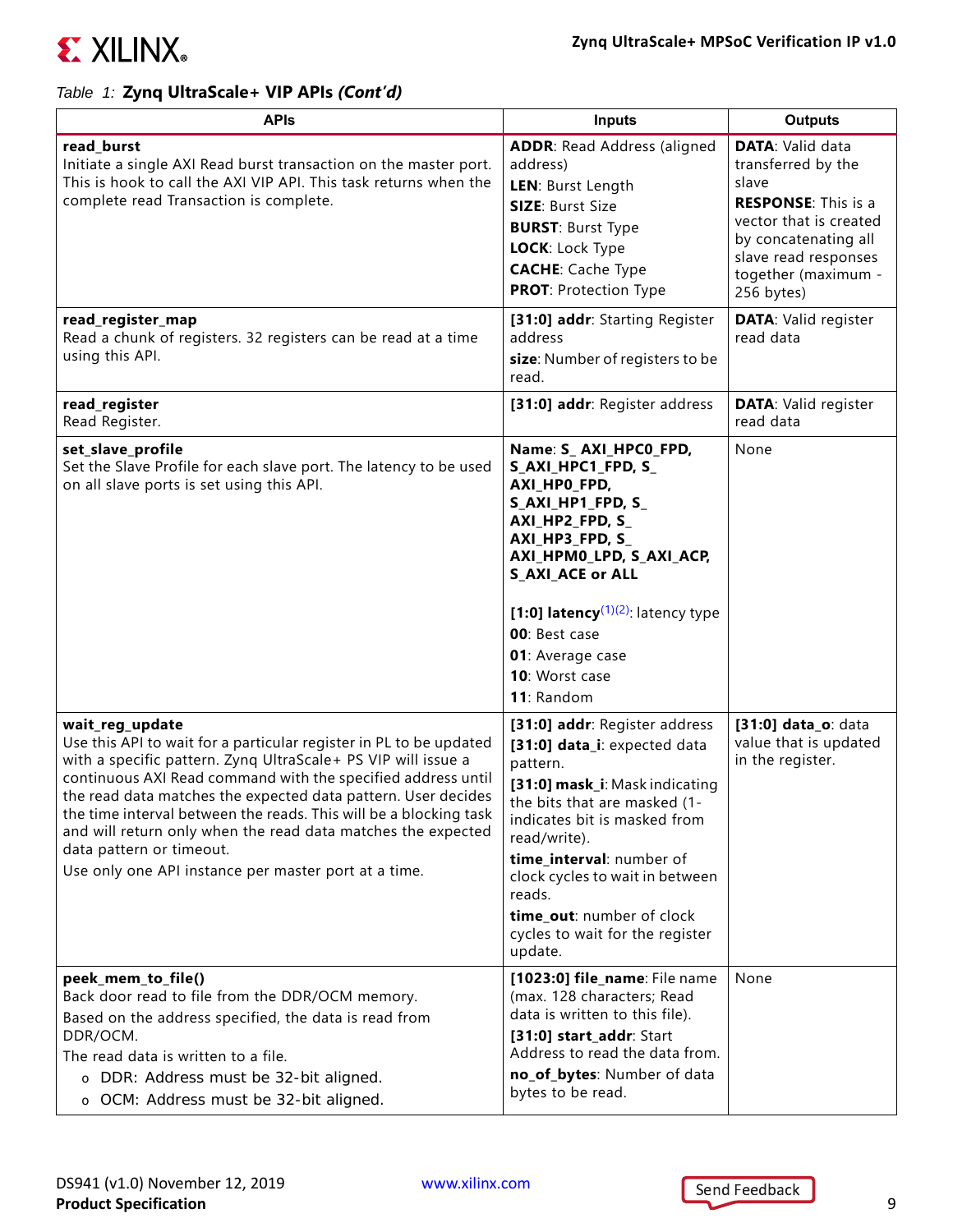

| <b>APIS</b>                                                                                                                                                                                                     | <b>Inputs</b>                                                                                                                                                                                 | <b>Outputs</b>                           |
|-----------------------------------------------------------------------------------------------------------------------------------------------------------------------------------------------------------------|-----------------------------------------------------------------------------------------------------------------------------------------------------------------------------------------------|------------------------------------------|
| write_mem()<br>Back door write to the DDR/OCM memory.<br>Based on the address specified, the data is written to<br>DDR/OCM.<br>o DDR: Address must be 32-bit aligned.<br>o OCM: Address must be 32-bit aligned. | [1023:0] data: Write data to<br>be written to memory.<br>[31:0] start_addr: Start<br>Address to write the data from.<br>no_of_bytes: Number of data<br>bytes to be write (max. 128<br>bytes). | None                                     |
| read_mem()<br>Back door read from the DDR/OCM memory.<br>Based on the address specified, the data is read from<br>DDR/OCM.<br>o DDR: Address must be 32-bit aligned.<br>o OCM: Address must be 32-bit aligned.  | [31:0] start_addr: Start<br>Address to read the data from.<br>no_of_bytes: Number of data<br>bytes to be read.                                                                                | [1023:0] data: read<br>data from memory. |

#### **Notes:**

- <span id="page-9-1"></span>1. **Latency Parameters for ACP**: acp\_wr\_min = 21; acp\_wr\_avg = 16; acp\_wr\_max = 27; acp\_rd\_min = 34; acp\_rd\_avg = 125; acp\_rd\_max  $= 130$
- <span id="page-9-2"></span>2. **Latency Parameters for HP**: hp\_wr\_min = 21; hp\_wr\_avg = 16; hp\_wr\_max = 46; hp\_rd\_min = 38; hp\_rd\_avg = 125; hp\_rd\_max = 130;
- 3. Use the following address range for DDR: **0000\_0000 to 3FFF\_FFFF**

#### <span id="page-9-0"></span>**por\_srstb\_reset API**

This API must be run before any api call or before starting any write/read.

Example:

```
mpsoc_tb.mpsoc_sys.design_1_i.zynq_ultra_ps_e_0.inst.por_srstb_reset(1'b1);
#200;
mpsoc_tb.mpsoc_sys.design_1_i.zynq_ultra_ps_e_0.inst.por_srstb_reset(1'b0);
mpsoc_tb.mpsoc_sys.design_1_i.zynq_ultra_ps_e_0.inst.fpga_soft_reset(4'hF);
#400;
//minimum 16 clock pulse width delay
mpsoc_tb.mpsoc_sys.design_1_i.zynq_ultra_ps_e_0.inst.por_srstb_reset(1'b1);
mpsoc_tb.mpsoc_sys.design_1_i.zynq_ultra_ps_e_0.inst.fpga_soft_reset(4'h0);
```
### **Integrating Zynq UltraScale+ VIP**

The Zynq UltraScale+ MPSoC VIP will automatically be delivered as part of the Zynq Processing System block simulation source.

### **Configuration Options**

[Table 2](#page-9-3) shows the configuration options that are passed from the Zynq UltraScale+ MPSoC Processing Configuration Wizard to the VIP through System Verilog parameters.

<span id="page-9-3"></span>*Table 2:* **Configuration Options Using System Verilog Parameters**

| <b>VIP Parameter</b> | Default Value | <b>Description</b>                   |
|----------------------|---------------|--------------------------------------|
| C_FCLK_CLK0_FREQ     | 50            | PL Clock Frequency in MHz for FCLK0. |
| C FCLK CLK1 FREQ     | 50            | PL Clock Frequency in MHz for FCLK1. |
| C_FCLK_CLK2_FREQ     | 50            | PL Clock Frequency in MHz for FCLK2. |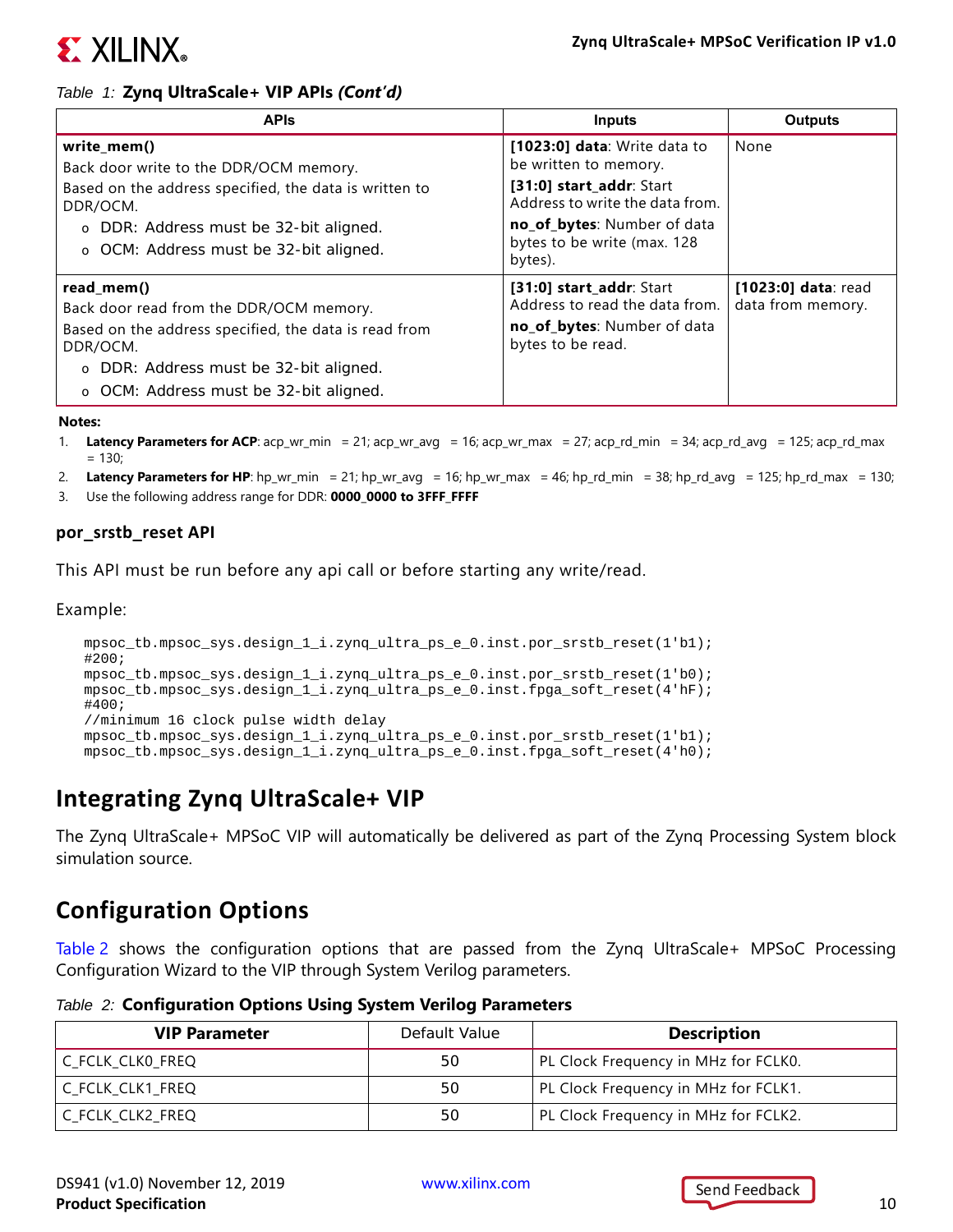

#### *Table 2:* **Configuration Options Using System Verilog Parameters** *(Cont'd)*

| <b>VIP Parameter</b> | Default Value | <b>Description</b>                                          |
|----------------------|---------------|-------------------------------------------------------------|
| C_FCLK_CLK3_FREQ     | 50            | PL Clock Frequency in MHz for FCLK3.                        |
|                      |               |                                                             |
| C_USE_M_AXI_HP0      | $\mathbf 0$   | When set to '1', enables the M_AXI_HPM0_FPD<br>master port. |
| C_USE_M_AXI_HP1      | 0             | When set to '1', enables the M_AXI_HPM1_FPD<br>master port. |
| C USE M AXI HP2      | $\mathbf{0}$  | When set to '1', enables the M_AXI_HPM0_LPD<br>master port. |
|                      |               |                                                             |
| C_USE_S_AXI_HP0      | $\mathbf 0$   | When set to '1', enables the S_AXI_HPC0_FPD Slave<br>port.  |
| C_USE_S_AXI_HP1      | $\Omega$      | When set to '1', enables the S_AXI_HPC1_FPD Slave<br>port.  |
| C_USE_S_AXI_HP2      | $\Omega$      | When set to '1', enables the S_AXI_HP0_FPD Slave<br>port.   |
| C_USE_S_AXI_HP3      | $\mathbf 0$   | When set to '1', enables the S_AXI_HP1_FPD Slave<br>port.   |
| C_USE_S_AXI_HP4      | $\Omega$      | When set to '1', enables the S_AXI_HP2_FPD Slave<br>port.   |
| C_USE_S_AXI_HP5      | $\mathbf{0}$  | When set to '1', enables the S_AXI_HP3_FPD Slave<br>port.   |
| C_USE_S_AXI_HP6      | $\mathbf 0$   | When set to '1', enables the S_AXI_HPM0_LPD Slave<br>port.  |
| C_USE_S_AXI_ACP      | $\Omega$      | When set to '1', enables the S_AXI_ACP Slave port.          |
| C_USE_S_AXI_ACE      | $\mathbf{0}$  | When set to '1', enables the S_AXI_ACE Slave port.          |

### **Example Design**

An example design and test bench is provided as part of the Zynq UltraScale+ MPSoC example project in Vivado Design Suite.

## **Licensing and Ordering Information**

The Zynq UltraScale+ Verification IP module is provided at no additional cost with the Xilinx Vivado Design Suite under the terms of the [Xilinx End User License](https://www.xilinx.com/cgi-bin/docs/rdoc?t=eula). Information about this and other Xilinx LogiCORE IP modules is available at the [Xilinx Intellectual Property](https://www.xilinx.com/products/intellectual-property.html) page. For information about pricing and availability of other Xilinx LogiCORE IP modules and tools, contact your local Xilinx sales [representative.](https://www.xilinx.com/about/contact.html)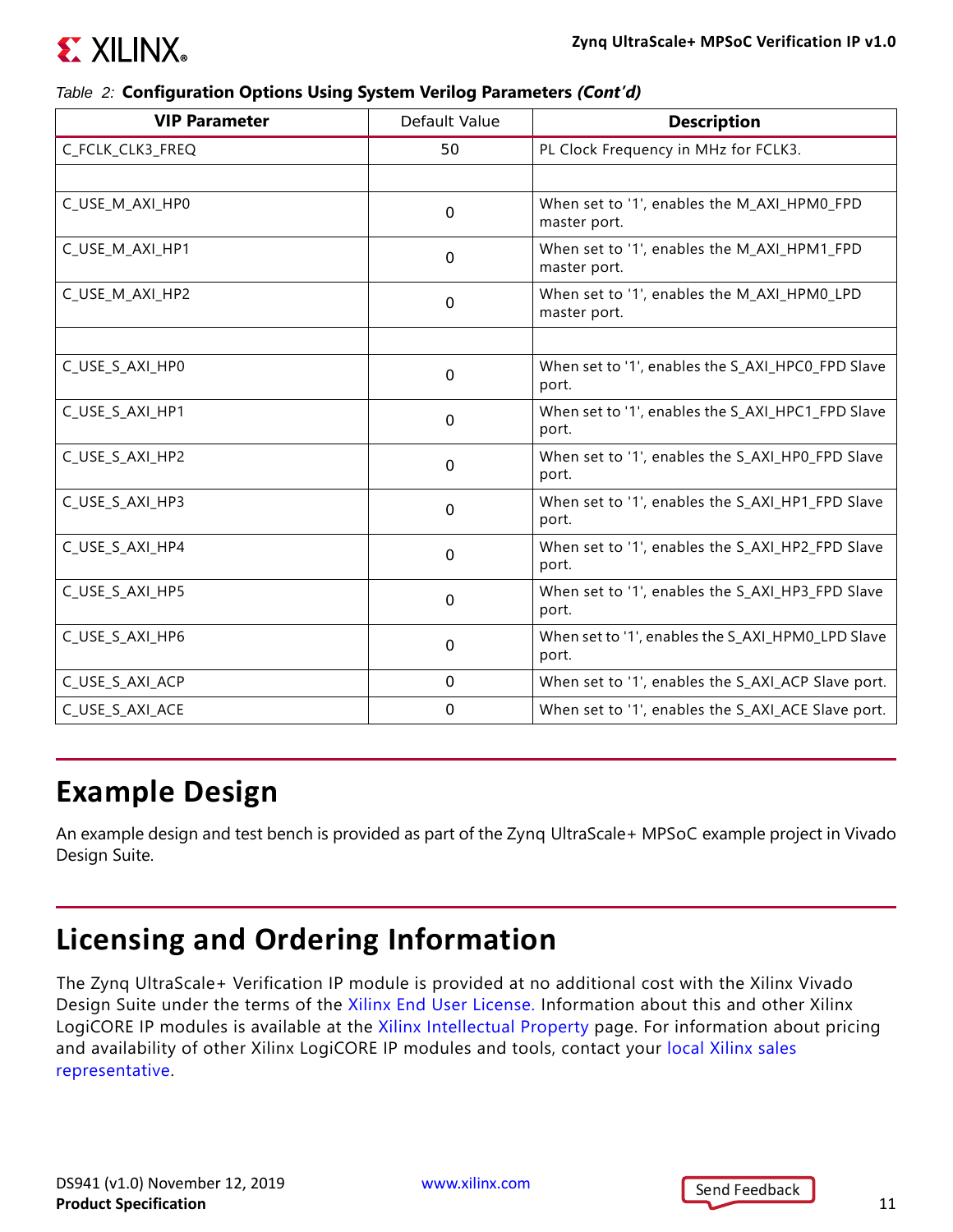# **EX XILINX**

## **Technical Support**

Xilinx provides technical support at the [Xilinx Support web page](http://www.xilinx.com/support) for this LogiCORE™ IP product when used as described in the product documentation. Xilinx cannot guarantee timing, functionality, or support if you do any of the following:

- Implement the solution in devices that are not defined in the documentation.
- Customize the solution beyond that allowed in the product documentation.
- Change any section of the design labeled DO NOT MODIFY.

To contact Xilinx Technical Support, navigate to the [Xilinx Support web page](http://www.xilinx.com/support).

### **Documentation Navigator and Design Hubs**

Xilinx® Documentation Navigator provides access to Xilinx documents, videos, and support resources, which you can filter and search to find information. To open the Xilinx Documentation Navigator (DocNav):

- From the Vivado® IDE, select **Help > Documentation and Tutorials**.
- On Windows, select **Start > All Programs > Xilinx Design Tools > DocNav**.
- At the Linux command prompt, enter docnav.

Xilinx Design Hubs provide links to documentation organized by design tasks and other topics, which you can use to learn key concepts and address frequently asked questions. To access the Design Hubs:

- In the Xilinx Documentation Navigator, click the **Design Hubs View** tab.
- On the Xilinx website, see the [Design Hubs](https://www.xilinx.com/cgi-bin/docs/ndoc?t=design+hubs) page.

**Note:** For more information on [Documentation Navigator](https://www.xilinx.com/cgi-bin/docs/rdoc?t=docnav), see the Documentation Navigator page on the Xilinx website.

### **References**

- *1. Zynq UltraScale+ MPSoC Technical Reference Manual* ([UG1085\)](https://www.xilinx.com/cgi-bin/docs/ndoc?t=user_guides;d=ug1085-zynq-ultrascale-trm.pdf)
- *2. Xilinx AXI Reference Guide* ([UG761](https://www.xilinx.com/support/documentation/ip_documentation/ug761_axi_reference_guide.pdf))
- *3. AXI Verification IP Product Guide (*[PG267](https://www.xilinx.com/cgi-bin/docs/ipdoc?c=axi_vip;v=latest;d=pg267-axi-vip.pdf))
- *4. LogiCORE IP AXI Interconnect Product Guide* [\(PG059\)](http://www.xilinx.com/cgi-bin/docs/ipdoc?c=axi_interconnect;v=latest;d=pg059-axi-interconnect.pdf)
- 5. *Vivado Design Suite User Guide: Designing IP Subsystems using IP Integrator* ([UG994](http://www.xilinx.com/cgi-bin/docs/rdoc?v=latest;d=ug994-vivado-ip-subsystems.pdf))
- 6. *Vivado Design Suite User Guide: Designing with IP* [\(UG896\)](http://www.xilinx.com/cgi-bin/docs/rdoc?v=latest;d=ug896-vivado-ip.pdf)
- 7. *Vivado Design Suite User Guide: Getting Started* ([UG910\)](http://www.xilinx.com/cgi-bin/docs/rdoc?v=latest;d=ug910-vivado-getting-started.pdf)
- 8. *Vivado Design Suite User Guide: Logic Simulation* ([UG900](http://www.xilinx.com/cgi-bin/docs/rdoc?v=latest;d=ug900-vivado-logic-simulation.pdf))